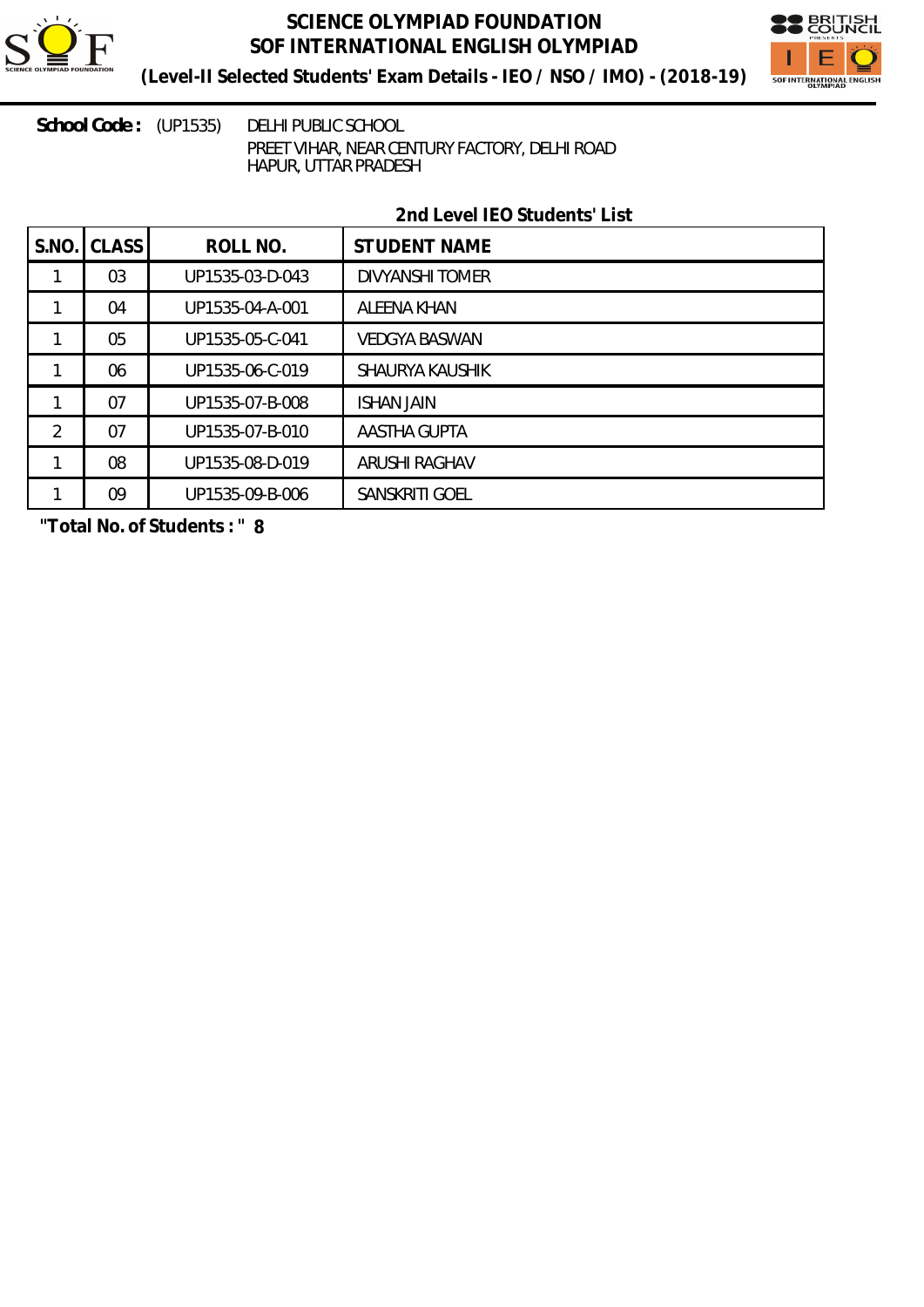

## **SCIENCE OLYMPIAD FOUNDATION SOF NATIONAL SCIENCE OLYMPIAD**



**(Level-II Selected Students' Exam Details - IEO / NSO / IMO) - (2018-19)**

School Code: (UP1535) DELHI PUBLIC SCHOOL PREET VIHAR, NEAR CENTURY FACTORY, DELHI ROAD HAPUR, UTTAR PRADESH

## **2nd Level NSO Students' List**

| S.NO           | <b>CLASS</b>    | ROLL NO.        | <b>STUDENT NAME</b>    |
|----------------|-----------------|-----------------|------------------------|
|                | 03              | UP1535-03-C-036 | SNIGDHA GUPTA          |
|                | 04              | UP1535-04-D-056 | <b>KARTIK SINGH</b>    |
| 1              | 05              | UP1535-05-C-041 | <b>VEDGYA BASWAN</b>   |
|                | 06              | UP1535-06-C-019 | SHAURYA KAUSHIK        |
|                | 07              | UP1535-07-A-003 | <b>HITESH KUMAR</b>    |
| $\overline{2}$ | 07              | UP1535-07-B-008 | <b>ISHAN JAIN</b>      |
| $\mathfrak{Z}$ | 07              | UP1535-07-B-011 | <b>OJASVI DIVYANSH</b> |
| 4              | 07              | UP1535-07-C-021 | RIYA TYAGI             |
| 1              | 08              | UP1535-08-A-006 | PRAGYA GUPTA           |
| 1              | 09              | UP1535-09-E-038 | <b>EISHAAN KHATRI</b>  |
| 1              | 10 <sup>°</sup> | UP1535-10-D-011 | YASH GUPTA             |
| 1              | 11              | UP1535-11-C-007 | <b>TANAY SARASWAT</b>  |

**"Total No. of Students : " 12**